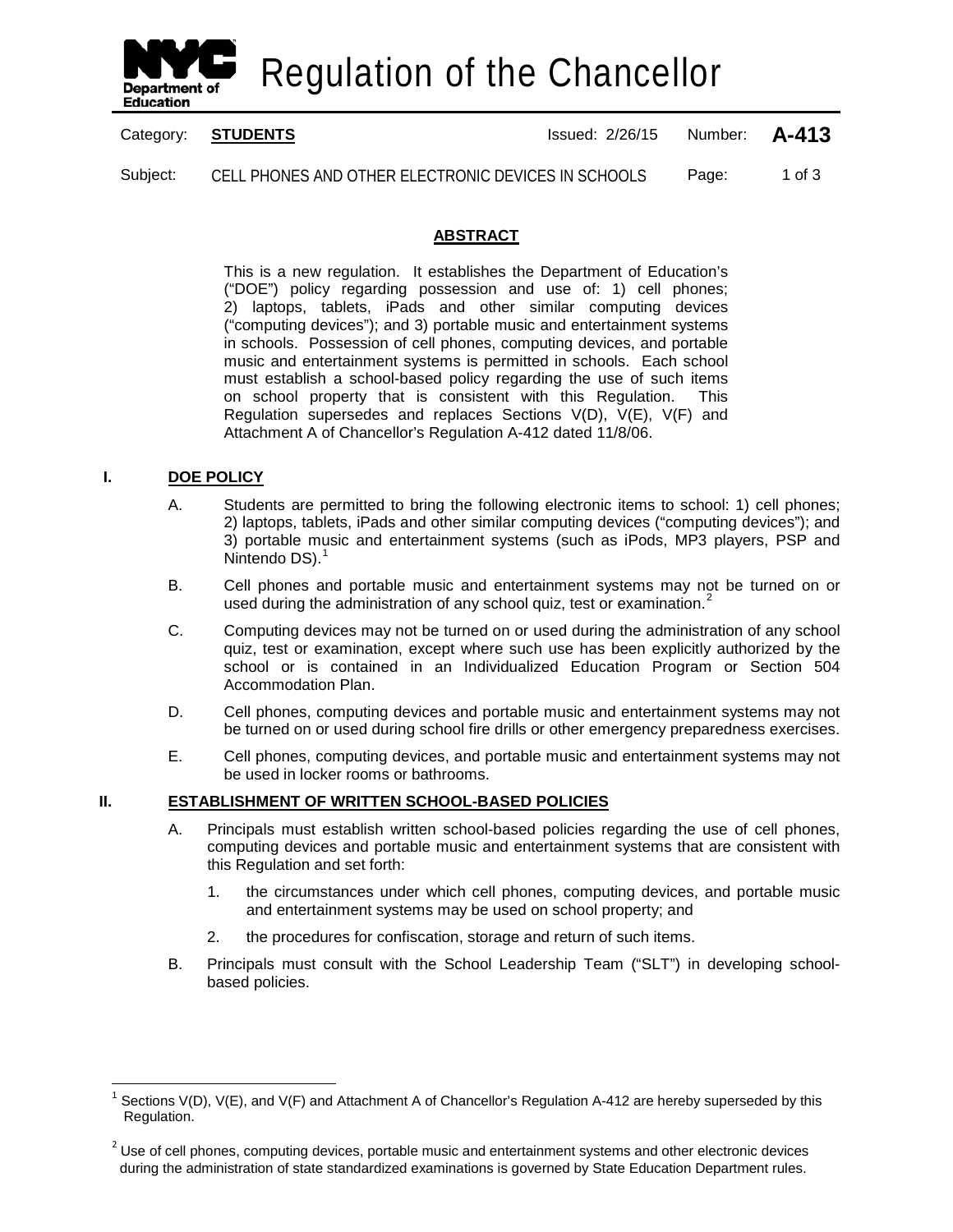

Regulation of the Chancellor

| Category: STUDENTS | Issued: 2/26/15 Number: <b>A-413</b> |  |
|--------------------|--------------------------------------|--|
|                    |                                      |  |

Subject: CELL PHONES AND OTHER ELECTRONIC DEVICES IN SCHOOLS Page: 2 of 3

- C. In addition, for schools located on a campus, the Building Council must establish a written policy regarding the use of such items in shared spaces that are jointly occupied, such as gymnasiums, auditoriums, hallways, and cafeterias.<sup>[3](#page-1-0)</sup>
- D. All school-based policies must be adopted for the 2014-2015 school year by March 2, 2015, and annually thereafter by October 31<sup>st</sup>.
- E. For the 2014-2015 school year, if a school-based policy is not adopted by March 2, 2015, principals must institute one of the following interim policies by March 2, 2015 and must communicate such policies to students, parents and staff by April 1, 2015, as set forth in Sections III A and III B below:
	- 1. Students may bring cell phones, computing devices, and portable music and entertainment systems to school, but they may not be turned on or used at school; or
	- 2. Students may bring cell phones to school, but they will be collected by the school upon entry to the school building and stored in a designated location until the end of the school day. Students may bring computing devices and portable music and entertainment systems to school, but they may not be turned on or used at school.
- F. By October  $31^{st}$  of every year beginning with the 2015-2016 school year, each school must certify in its Consolidated School and Youth Development Plan that it has adopted a policy regarding the use of cell phones, computing devices, and portable music and entertainment systems on school property, and that it has communicated such policy to students, parents and staff as set forth in Sections III A and III B below.

## **III. COMMUNICATION OF SCHOOL-BASED POLICIES**

- A. Each school must provide annual written notification of this Regulation and the school's policy to students, parents and staff by October 31<sup>st</sup>. For the 2014-2015 school year only, such notification must be provided by April 1, 2015.
- B. Each school must conduct an annual orientation on this Regulation and the school's policy for school staff and students by October  $31<sup>st</sup>$ . For the 2014-2015 school year only, such orientation must take by April 1, 2015.
- C. Each school must post a notice of its policy on the school's website.

## **IV. STUDENT DISCIPLINE**

 $\overline{\phantom{a}}$ 

Students who use cell phones, computing devices and/or portable music and entertainment systems in violation of the DOE's Discipline Code, the school's policy, Chancellor's Regulation A-413, and/or the DOE's Internet Acceptable Use and Safety Policy ("IAUSP") will be subject to discipline in accordance with the guidance interventions and disciplinary responses set forth in the Discipline Code.

## **V. CONFISCATION OF CELL PHONES, COMPUTING DEVICES, AND HAND-HELD MUSIC AND ENTERTAINMENT SYSTEMS**

If a school confiscates a cell phone, computing device, or portable music or entertainment system for violation of the DOE's Discipline Code, the school's policy, Chancellor's Regulation A-413 and/or the DOE's IAUSP, the principal/designee must contact the student's parent. Confiscation, storage and return of such items must be handled in accordance with the school's policy. (See Section II A above.)

<span id="page-1-0"></span> $3$  Each school on a campus shall have one vote regarding the policy for the campus. A majority vote will be determinative. In the event of a tie vote, the Building Council shall contact the Office of Campus Governance, which will make the final determination.